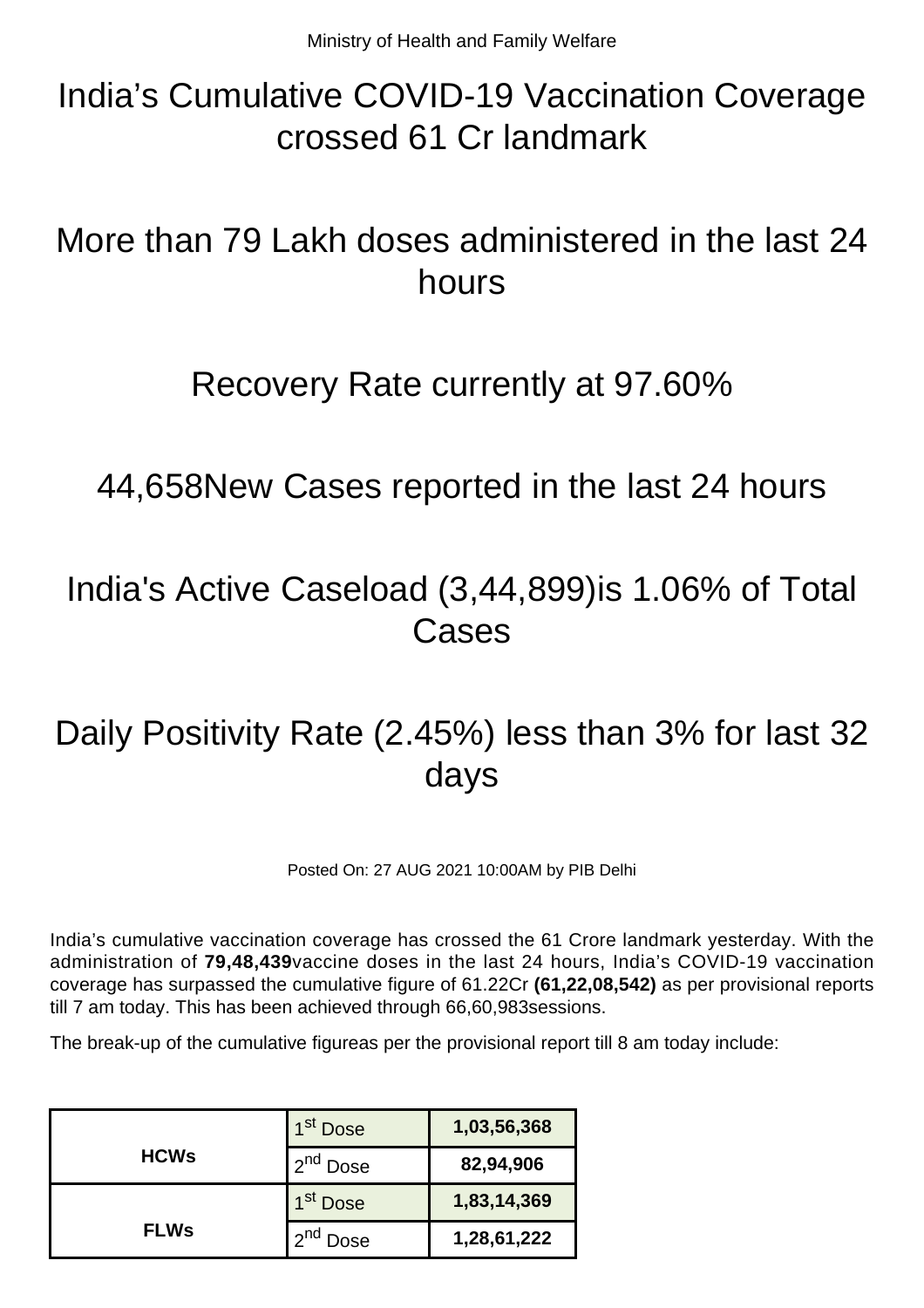|                       | 1 <sup>st</sup> Dose | 23,25,61,664 |
|-----------------------|----------------------|--------------|
| Age Group 18-44 years | 2 <sup>nd</sup> Dose | 2,34,57,529  |
|                       | 1 <sup>st</sup> Dose | 12,65,76,574 |
| Age Group 45-59 years | 2 <sup>nd</sup> Dose | 5,13,99,879  |
|                       | 1 <sup>st</sup> Dose | 8,50,29,798  |
| Over 60 years         | $2nd$ Dose           | 4,33,56,233  |
| Total                 |                      | 61,22,08,542 |

The Union Government is committed to accelerating the pace and expanding the scope of COVID-19 vaccination throughout the country.

The recovery of**32,988**patients in the last 24 hours has increased the cumulative tally of recovered patients (since the beginning of the pandemic) to **3,18,21,428.**

Consequently, India's recovery rate stands at **97.60%**.



Sustained and collaborative efforts by the Centre and the States/UTs continue the trend of less than 50,000 Daily New Cases that is being reported for 61 consecutive days now.

44,658new cases were reported in the last 24 hours.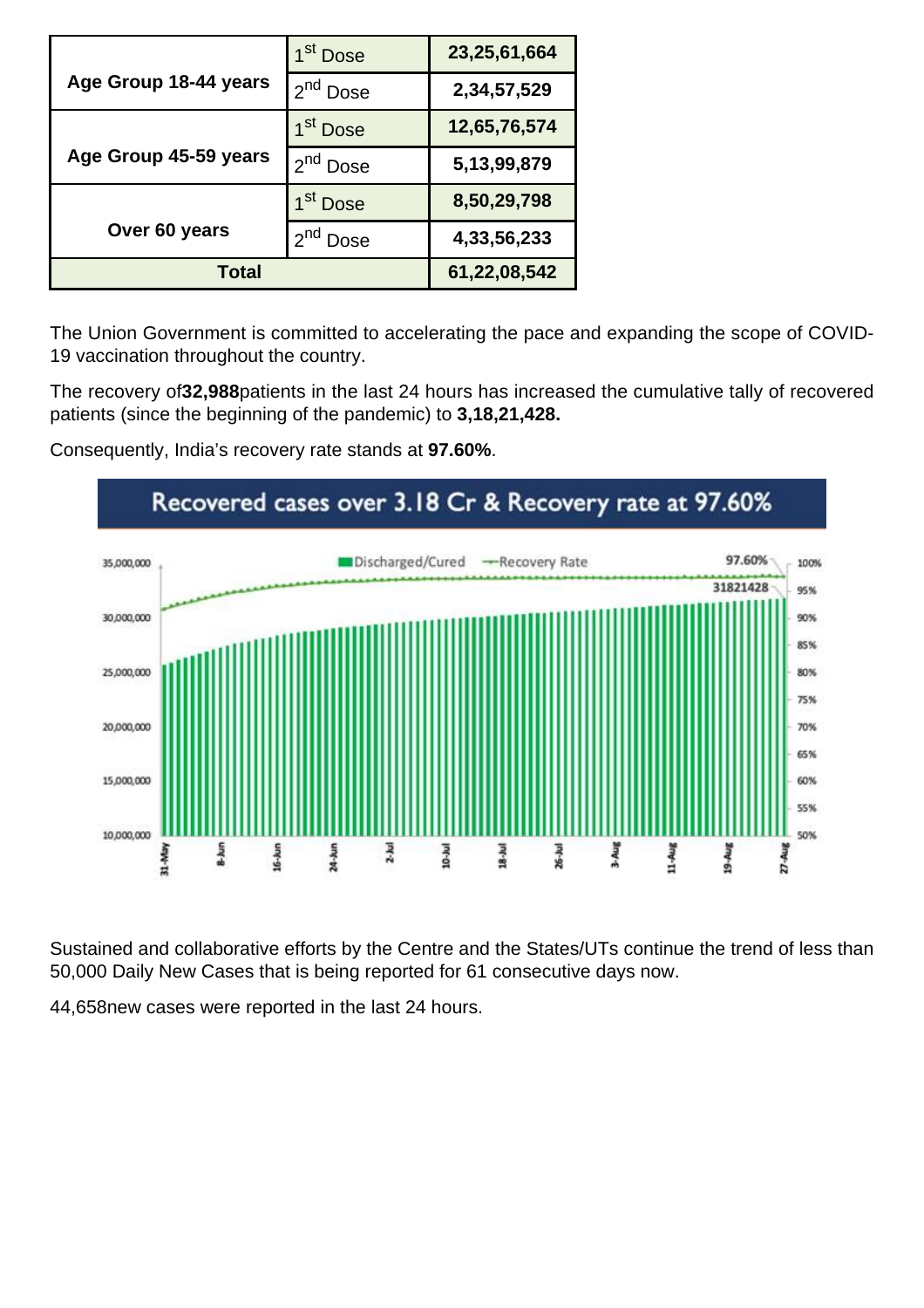#### 44k New Cases reported in last 24 hrs



The Active Caseload is presently**3,44,899.** Active cases presently constitute **1.06%** of the country's total Positive Cases.



The testing capacity across the country continues to be expanded. The last 24 hours saw a total of 18,24,931tests being conducted. India has so far conducted over **51.49 Cr (51,49,54,309**) cumulative tests.

While testing capacity has been enhanced across the country, **Weekly Positivity Rate at 2.10% remains less than 3% for the last 63 days now.** The **Daily Positivity rate stands at 2.45%.** The daily Positivity rate has remained below 3% for the last 32 days and below 5% for 81 consecutive days now.